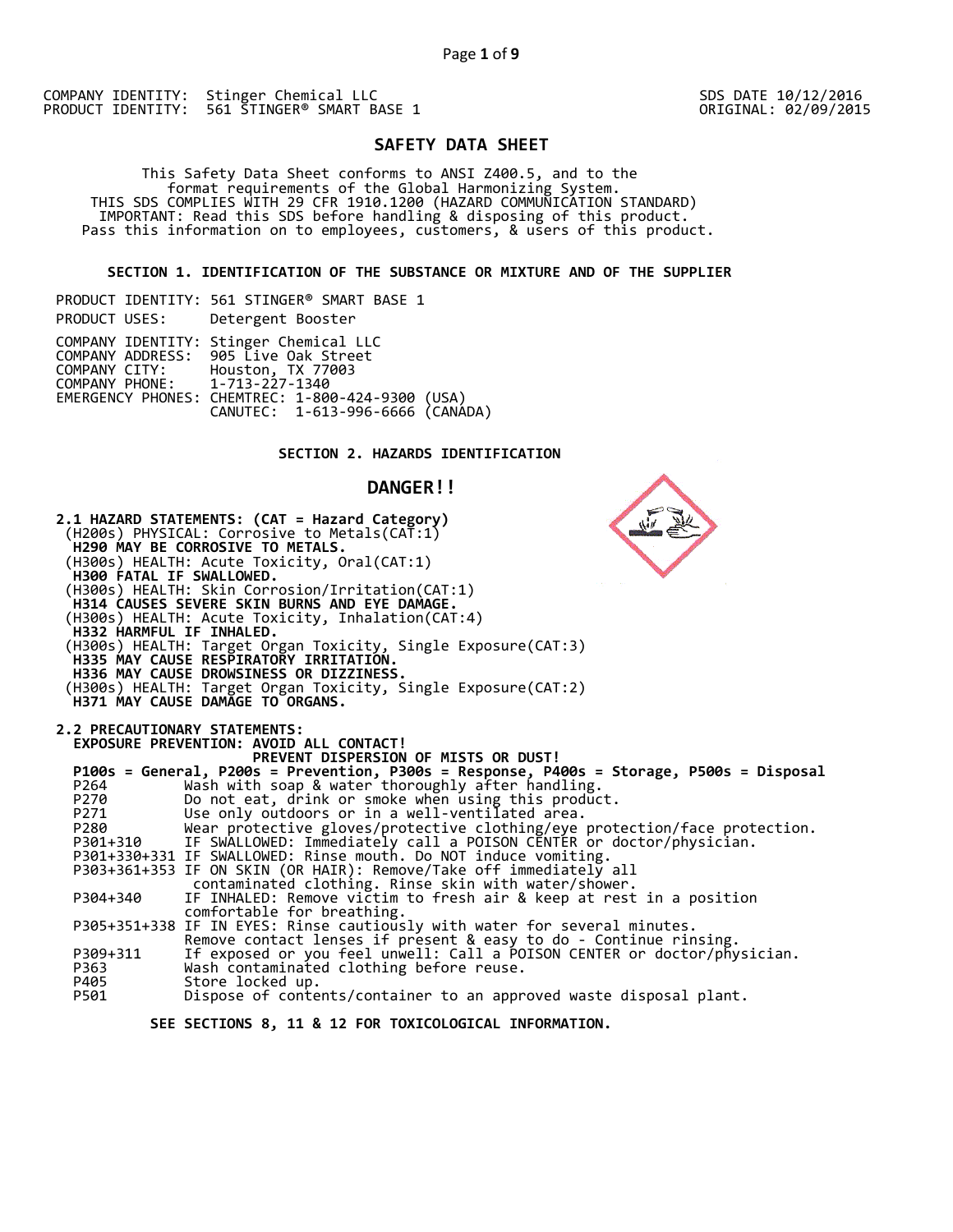#### **SECTION 3. COMPOSITION/INFORMATION ON INGREDIENTS**

| <b>MATERIAL</b>                                                                                                                               | <b>EINECS#</b><br>CAS# | WT %                |
|-----------------------------------------------------------------------------------------------------------------------------------------------|------------------------|---------------------|
| 68584-22-5<br>Benzenesulfonic acid, C10-16-alkyl derivatives<br>68648-87-3<br>Benzene, C10-16-alkyl derivatives<br>Sulfuric acid<br>7664-93-9 |                        | 20-30<br>ค-ว<br>ค-1 |

The specific chemical component identities and/or the exact component percentages of this material may be withheld as trade secrets. This information is made available to health professionals, employees, and designated representatives in accordance with the applicable provisions of 29 CFR 1910.1200  $(I)(1)$ .

TRACE COMPONENTS: Trace ingredients (if any) are present in < 1% concentration, (< 0.1% for potential carcinogens, reproductive toxins, respiratory tract mutagens, and sensitizers). None of the trace ingredients contribute significant additional hazards at the concentrations that may be present in this product. All pertinent hazard information has been provided in this document, per the requirements of the Federal Occupational Safety and Health Administration Standard (29 CFR 1910.1200), U.S. State equivalents, and Canadian Hazardous Materials Identification System Standard (CPR 4).

## **SECTION 4. FIRST AID MEASURES**

4.1 MOST IMPORTANT SYMPTOMS/EFFECTS, ACUTE & CHRONIC: See Section 11 for symptoms/effects, acute & chronic.

4.2 GENERAL ADVICE:<br>First Aid responders should pay attention to self-protection and use the recommended protective clothing (chemical resistant gloves, splash protection). If potential for<br>exposure exists, refer to Section 8 for specific personal protective equipment.

4.3 EYE CONTACT:<br>If this product enters the eyes, check for and remove any contact lenses. Open eyes while<br>under gently running water. Use sufficient force to open eyelids. "Roll" eyes to expose<br>more surface. <u>Minimum</u> flu

4.4 SKIN CONTACT:<br>If the product contaminates the skin, immediately begin decontamination with running<br>water. <u>Minimum</u> flushing is for 15 minutes. Remove contaminated clothing, taking care not<br>to contaminate eyes. If skin

4.5 INHALATION:<br>After high vapor exposure, remove to fresh air. If breathing is difficult, give<br>oxygen. If breathing has stopped, trained personnel should immediately begin artificial<br>respiration. If the heart has stopped,

4.6 SWALLOWING:<br>If swallowed, CALL PHYSICIAN OR POISON CONTROL CENTER FOR MOST CURRENT INFORMATION. If<br>professional advice is not available, give two glasses of water to drink. DO NOT INDUCE<br>VOMITING. Never induce vomiting

- 4.7 RESCUERS: Victims of chemical exposure must be taken for medical attention. Rescuers should be taken for medical attention, if necessary. Take a copy of label and SDS to physician or health professional with victim.
- 

4.8 NOTES TO PHYSICIAN:<br>There is no specific antidote. Treatment of overexposure should be directed at the control of symptoms and the clinical condition of the patient. Any material aspirated during<br>vomiting may cause lung injury. Therefore, emesis should not be induced mechanically or<br>pharmacologically. If it is considered necessary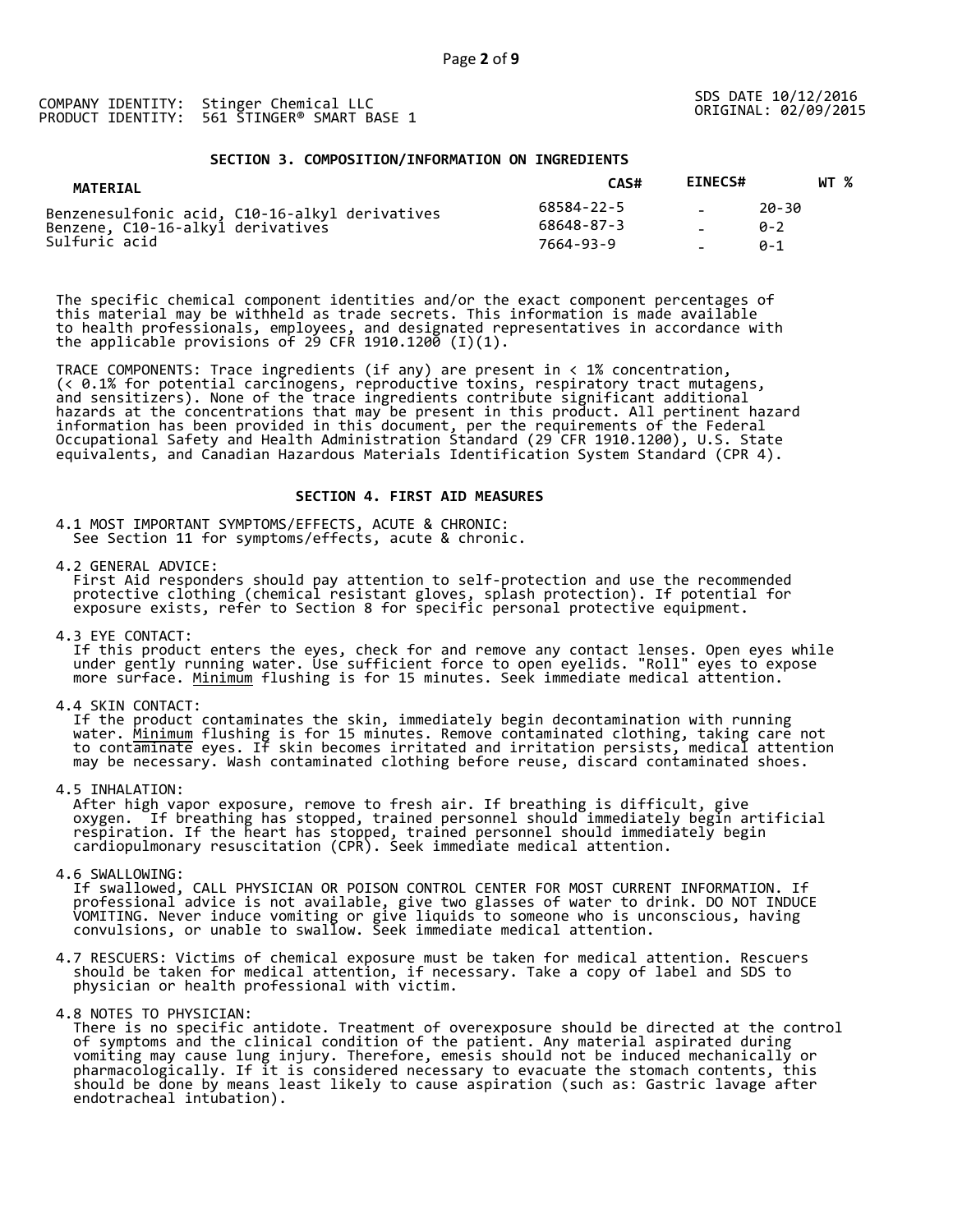#### **SECTION 5. FIRE FIGHTING MEASURES**

5.1 FIRE & EXPLOSION PREVENTIVE MEASURES: NO open flames. Above flash point, use a closed system, ventilation,

- 5.2 SUITABLE (& UNSUITABLE) EXTINGUISHING MEDIA: Use dry powder, AFFF, alcohol-resistant foam, water spray, carbon dioxide.
- 5.3 SPECIAL PROTECTIVE EQUIPMENT & PRECAUTIONS FOR FIRE FIGHTERS:<br>Water spray may be ineffective on fire but can protect fire-fighters<br>& cool closed containers. Use fog nozzles if water is used.<br>Do not enter confined fire-
- 5.4 SPECIFIC HAZARDS OF CHEMICAL & HAZARDOUS COMBUSTION PRODUCTS: Reacts with most metals producing hydrogen which is extremely flammable & may explode. Keep container tightly closed. Isolate from oxidizers, alkalis, heat, & open flame. Applying to hot surfaces requires special precautions. Closed containers may explode if exposed to extreme heat. Continue all label precautions!

## **SECTION 6. ACCIDENTAL RELEASE MEASURES**

- 6.1 SPILL AND LEAK RESPONSE AND ENVIRONMENTAL PRECAUTIONS:<br>Uncontrolled releases should be responded to by trained personnel using pre-planned<br>procedures. No action shall be taken involving personal risk without suitable t
- 6.2 PERSONAL PRECAUTIONS, PROTECTIVE EQUIPMENT, EMERGENCY PROCEDURES:<br>The proper personal protective equipment for incidental releases (such as: 1 Liter of the<br>product released in a well-ventilated area), use impermeable g

Personal protective equipment are required wherever engineering controls are not adequate<br>or conditions for potential exposure exist. Select NIOSH/MSHA approved based on actual<br>or potential airborne concentrations in accor

6.3 ENVIRONMENTAL PRECAUTIONS:<br>Stop spill at source. Construct temporary dikes of dirt, sand, or any appropriate readily<br>available material to prevent spreading of the material. Close or cap valves and/or<br>block or plug hol

6.4 METHODS AND MATERIAL FOR CONTAINMENT & CLEAN-UP:<br>Absorb spilled liquid with polypads or other suitable absorbent materials. If necessary,<br>neutralize using suitable buffering material, (acid with soda ash or base with p

6.5 NOTIFICATION PROCEDURES:<br>In the event of a spill or accidental release, notify relevant authorities in accordance with all applicable regulations. US regulations require reporting release of this material<br>to the environment which exceed the applicable reportable quantity or oil spills which could<br>reach any waterway including intermitt

SDS DATE 10/12/2016 ORIGINAL: 02/09/2015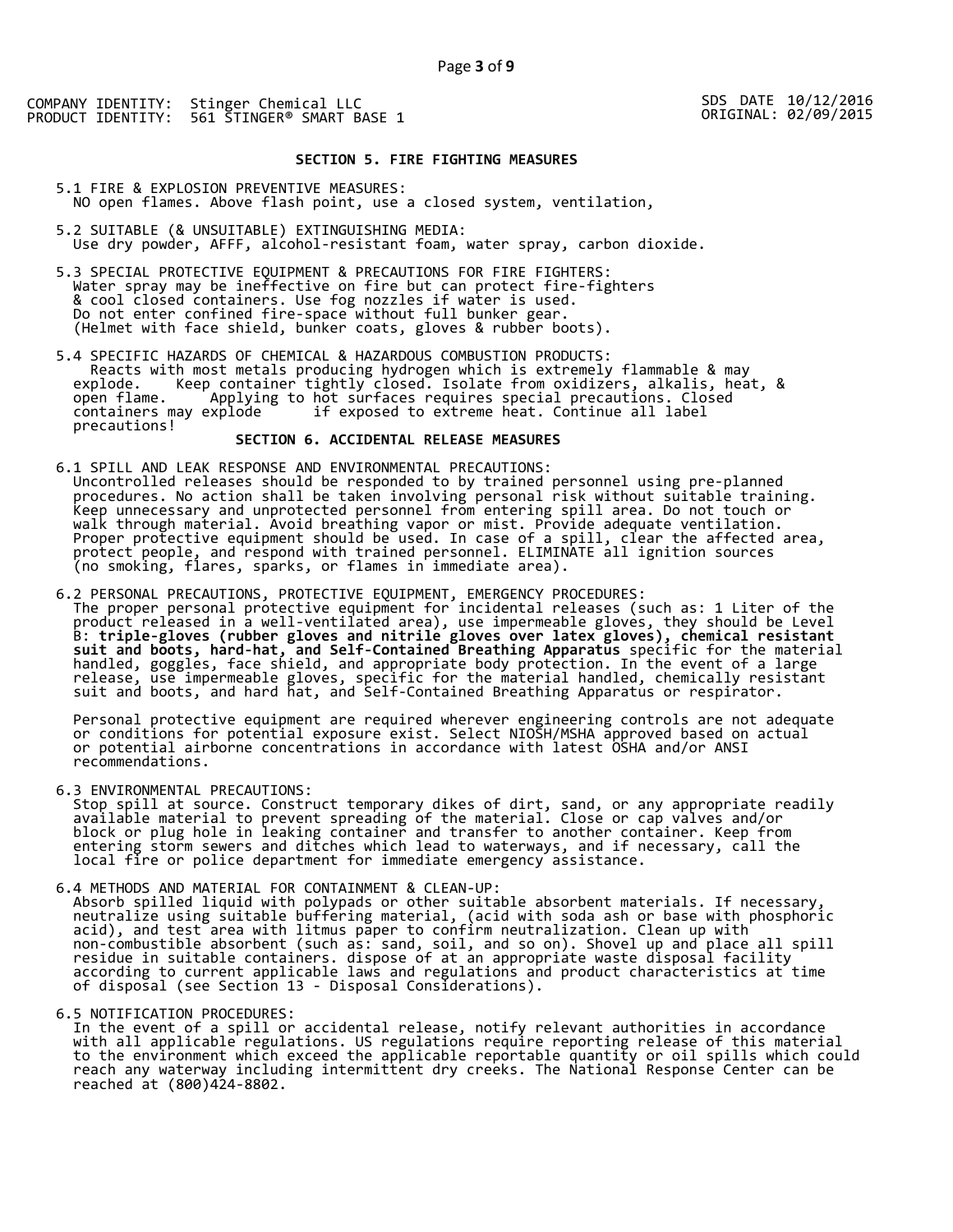## SDS DATE 10/12/2016 ORIGINAL: 02/09/2015

#### **SECTION 7. HANDLING AND STORAGE**

7.1 PRECAUTIONS FOR SAFE HANDLING: Isolate from oxidizers, alkalis, heat, & open flame. Use only with adequate ventilation. Avoid or repeated breathing of vapor or spray mist. Do not get in eyes, on skin or clothing. Consult Safety Equipment Supplier. Wear goggles, face shield, gloves, apron & footwear impervious to material. Wash clothing before reuse.<br>Avoid free fall of liquid. Ground containers when transferring. Do not flame cut,<br>braze, or weld. Continue all label precautions!<br>NEVER pour water into this su

7.2 CONDITIONS FOR SAFE STORAGE, INCLUDING ANY INCOMPATIBILITIES: Keep separated from strong oxidants, strong bases, combustible & reducing substances, metals, food & feedstuffs, incompatible materials. May be stored in stainless steel Do not store above 49 C/120 F.<br>Keep container tightly closed & upright when not in use to prevent leakage.<br>Reacts with most metals producing hydrogen which is extremely flammable & may explode.<br>Wear full face shield, glove

#### **SECTION 7. HANDLING AND STORAGE (CONTINUED)**

7.3 NONBULK: CONTAINERS:<br>Store containers in a cool, dry location, away from direct sunlight, sources of intense<br>heat, or where freezing is possible. Material should be stored in secondary containers or<br>in a diked area, as

7.4 BULK CONTAINERS:<br>All tanks and pipelines which contain this material must be labeled. Perform routine maintenance on tanks or pipelines which contain this product. Report all leaks immediately<br>to the proper personnel.

7.5 TANK CAR SHIPMENTS:<br>
Tank cars carrying this product should be loaded and unloaded in strict accordance with<br>
tank-car manufacturer's recommendation and all established on-site safety procedures.<br>
Appropriate personal

7.6 PROTECTIVE PRACTICES DURING MAINTENANCE OF CONTAMINATED EQUIPMENT:<br>Follow practices indicated in Section 6 (Accidental Release Measures). Make certain<br>application equipment is locked and tagged-out safely. Always use t

7.7 EMPTY CONTAINER WARNING:<br>Empty containers may contain residue and can be dangerous. Do not attempt to refill or<br>clean containers without proper instructions. Empty drums should be completely drained<br>and safely stored u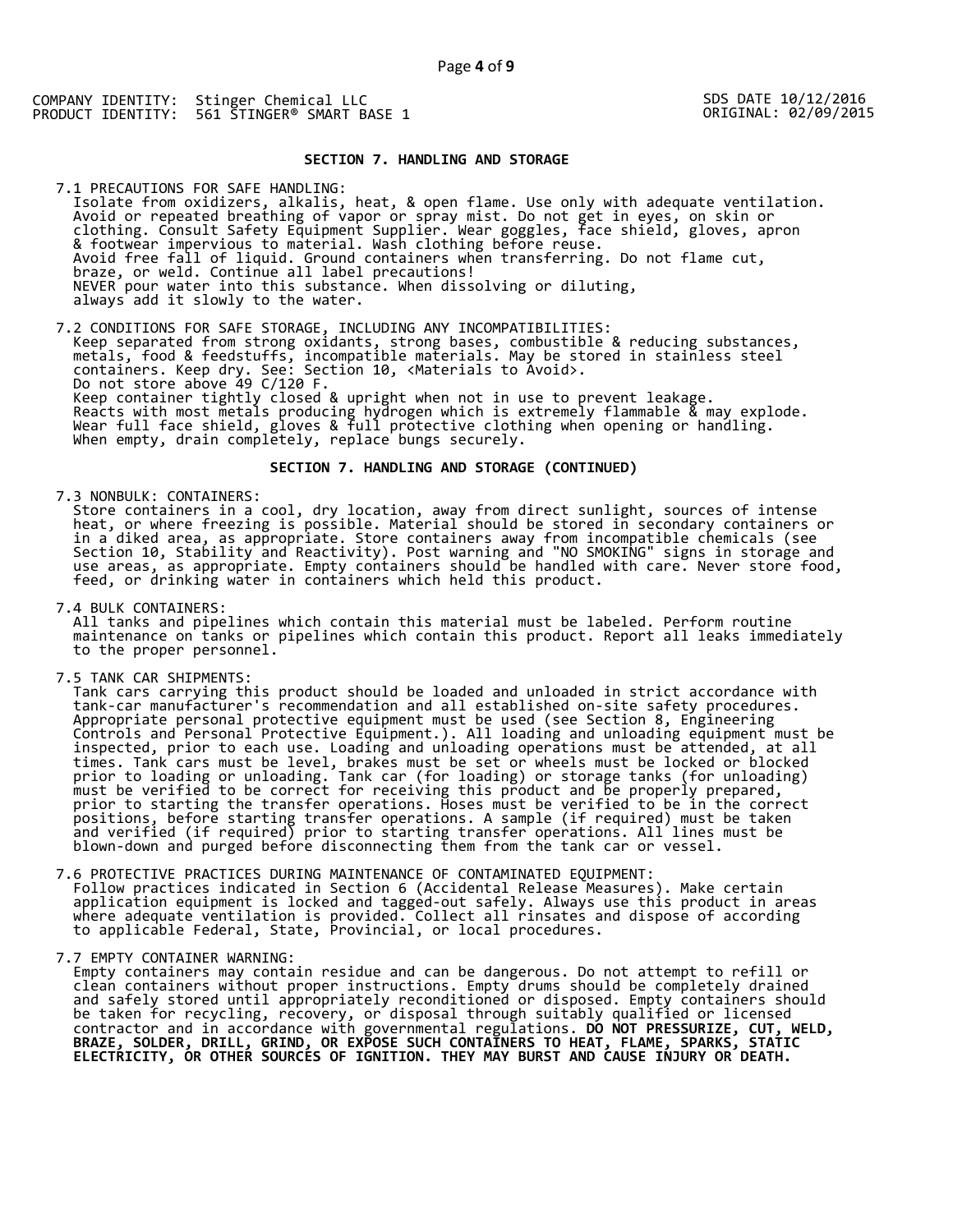#### **SECTION 8. EXPOSURE CONTROLS/PERSONAL PROTECTION**

| 8.1 EXPOSURE LIMITS:<br><b>MATERIAL</b><br>Sulfuric Acid | <b>CAS#</b><br>7664-93-9 | TWA (OSHA)<br><b>EINECS#</b><br>TWA: $1 \text{ mg/m3}$<br>$\blacksquare$<br>$\overline{\phantom{a}}$ | TLV (ACGIH)<br>TWA: 0.2 mg/m3 |  |
|----------------------------------------------------------|--------------------------|------------------------------------------------------------------------------------------------------|-------------------------------|--|
| <b>MATERIAL</b>                                          | CAS#                     | CEILING STEL(OSHA/ACGIH)<br><b>EINECS#</b>                                                           | <b>HAP</b>                    |  |
| Sulfuric Acid                                            | 7664-93-9                | None Known<br>$\qquad \qquad \blacksquare$                                                           | No                            |  |

This product contains no EPA Hazardous Air Pollutants (HAP) in amounts  $> 0.1\%$ .

# **8.2 APPROPRIATE ENGINEERING CONTROLS:**

RESPIRATORY EXPOSURE CONTROLS<br>Airborne concentrations should be kept to lowest levels possible. If vapor, dust or mist<br>is generated and the occupational exposure limit of the product, or any component of the<br>product, is ex oxygen content is unknown. Maintain airborne contaminant concentrations below exposure<br>limits. If adequate ventilation is not available or there is potential for airborne<br>exposure above the exposure limits, a respirator ma

EMERGENCY OR PLANNED ENTRY INTO UNKNOWN CONCENTRATIONS OR IDLH CONDITIONS<br>Positive pressure, full-face piece Self-Contained Breathing Apparatus; or positive<br>pressure, full-face piece Self-Contained Breathing Apparatus with

VENTILATION<br>LOCAL EXHAUST: Necessary MECHANICAL (GENERAL): Necessary SPECIAL: None OTHER: None

**Please refer to ACGIH document, "Industrial Ventilation, A Manual of Recommended Practices", most recent edition, for details.** 

## **8.3 INDIVIDUAL PROTECTION MEASURES, SUCH AS PERSONAL PROTECTIVE EQUIPMENT:**

EYE PROTECTION:<br>Safety eyewear complying with an approved standard should be used when a risk Safety eyewear complying with an approved standard should be used when a risk<br>assessment indicates this is necessary to avoid exposure to liquid splashes, mists or<br>dusts. If contact is possible, chemical splash goggles sho are recommended when the operation can generate splashes, sprays or mists.

## HAND PROTECTION:

HAND PROTECTION:<br>
Use gloves chemically resistant to this material. Glove must be inspected prior to use.<br>
Use gloves chemically resistant to this material. Glove must be inspected prior to use.<br>
Preferred examples: Butyl different glove manufacturers. In the case of mixtures, consisting of several substances, the<br>protection time of the gloves cannot be accurately estimated.<br>Use proper glove removal technique (without touching glove's outer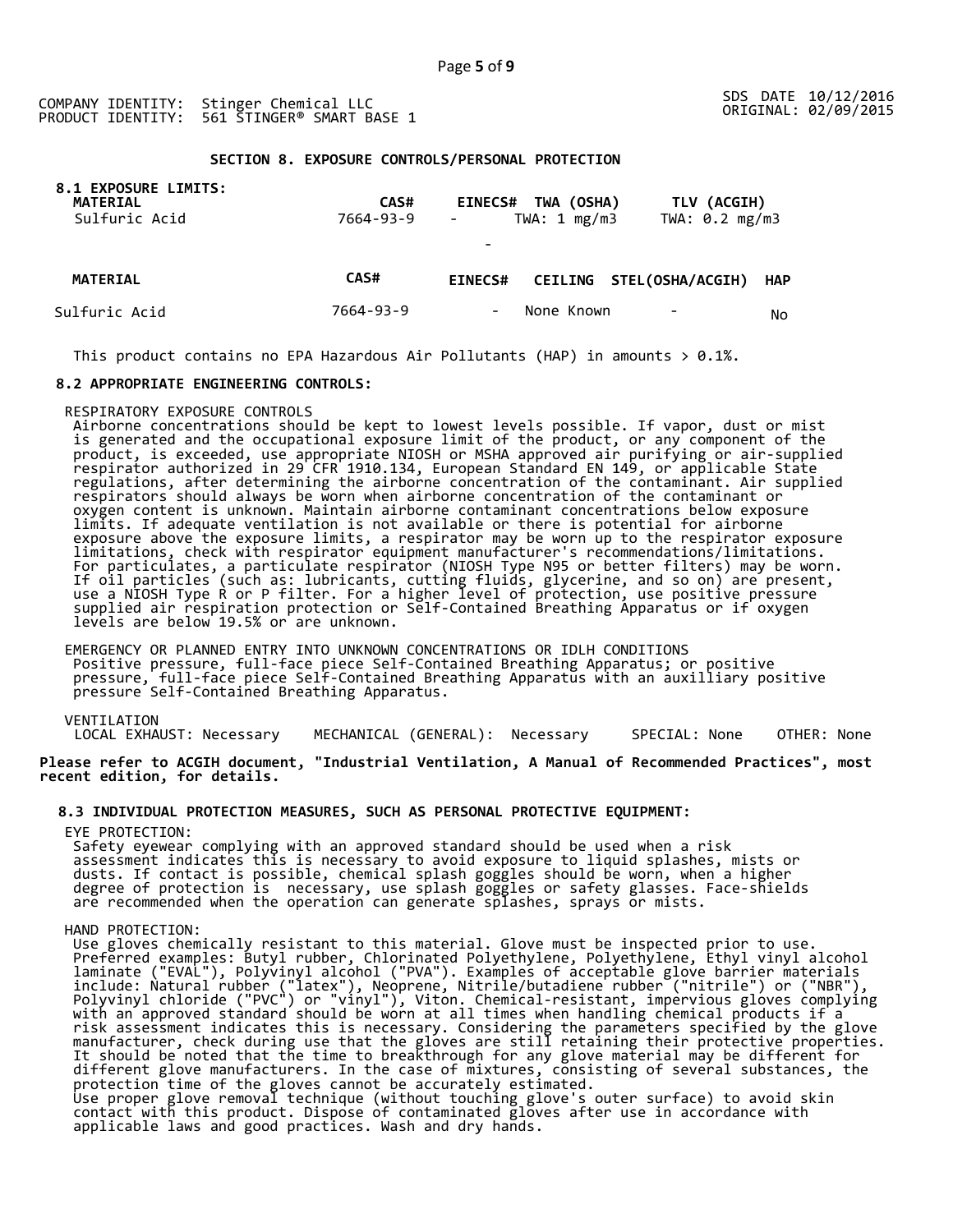SDS DATE 10/12/2016 ORIGINAL: 02/09/2015

## **SECTION 8. EXPOSURE CONTROLS/PERSONAL PROTECTION (CONTINUED)**

BODY PROTECTION:

Use body protection appropriate for task. Cover-all, rubber aprons, or chemical protective clothing made from impervious materials are generally acceptable, depending on the task.

WORK & HYGIENIC PRACTICES:

Wash hands, forearms and face thoroughly after handling chemical products, before eating, smoking and using toilet facilities and at the end of the working period. Provide readily accessible eye wash stations & safety show

# **SECTION 9. PHYSICAL & CHEMICAL PROPERTIES**

 $\sim$ 2.0<br>Not Available 212°F/ 100°C 537 C / 999 F (TCC) Applicable Not Available  $\mathcal{C}$ Av 1.1 (Lowest Component) Not available Not Available Not Available APPEARANCE: Liquid, Amber<br>ODOR: Liquid, Amber<br>Bitter Bitter<br>Not Available ODOR THRESHOLD: pH (Neutrality): ~2.0 MELTING POINT/FREEZING POINT: BOILING RANGE (IBP,50%,Dry Point): FLASH POINT (TEST METHOD): EVAPORATION RATE (n-Butyl Acetate=1): FLAMMABILITY CLASSIFICATION: LOWER FLAMMABLE LIMIT IN AIR (% by vol): UPPER FLAMMABLE LIMIT IN AIR (% by volÅv<br>VAPOR PRESSURE (mm of Hg)@20 C VAPOR DENSITY (air=1): GRAVITY @ 68/68F / 20/20C: DENSITY: 1.384 SPECIFIC GRAVITY (Water=1): 1.<sup>14</sup> SPECIFIC GRAVITY (Water=1):  $1.14$ <br>POUNDS/GALLON: 9.52<br>ER SOLUBILITY: Complete WATER SOLUBILITY: Complete PARTITION COEFFICIENT (n-Octane/Water): AUTO IGNITION TEMPERATURE: 398C / 750F DECOMPOSITION TEMPERATURE:<br>VISCOSITY @ 20 C (ASTM D445): Not Available VISCOSITY @ 20 C (ASTM D445): Not Available \* Using CARB (California Air Resources Board Rules).

# **SECTION 10. STABILITY & REACTIVITY**

10.1 REACTIVITY & CHEMICAL STABILITY: Stable under normal conditions, but Reacts with most metals producing hydrogen which is extremely flammable & may explode.

10.2 POSSIBILITY OF HAZARDOUS REACTIONS & CONDITIONS TO AVOID: Isolate from oxidizers, alkalis, heat, & open flame.

10.3 INCOMPATIBLE MATERIALS:<br>The substance is a medium strong acid, reacts violently with bases and is corrosive. The substance is a medium strong acid, reacts violently with bases and is corrosive.<br>This substance violently polymerizes under the influence of azo compounds,<br>and epoxides. On combustion forms irritating and toxic gases i sulfur oxides. The substance is a strong oxidant & reacts violently with combustible causing into a copies matrix.<br>Reacts with alcohols, aldehydes, ketones, phenols, esters, halogenated organics.<br>Reacts with amines, cyanides. sulfides. producing toxic fumes.<br>Corrosive to most common metals. Attacks many me

10.4 HAZARDOUS DECOMPOSITION PRODUCTS: Carbon Monoxide, Carbon Dioxide, Phosphorus Pentoxide, Sulfur Oxide from burning.

10.5 HAZARDOUS POLYMERIZATION: Will not occur.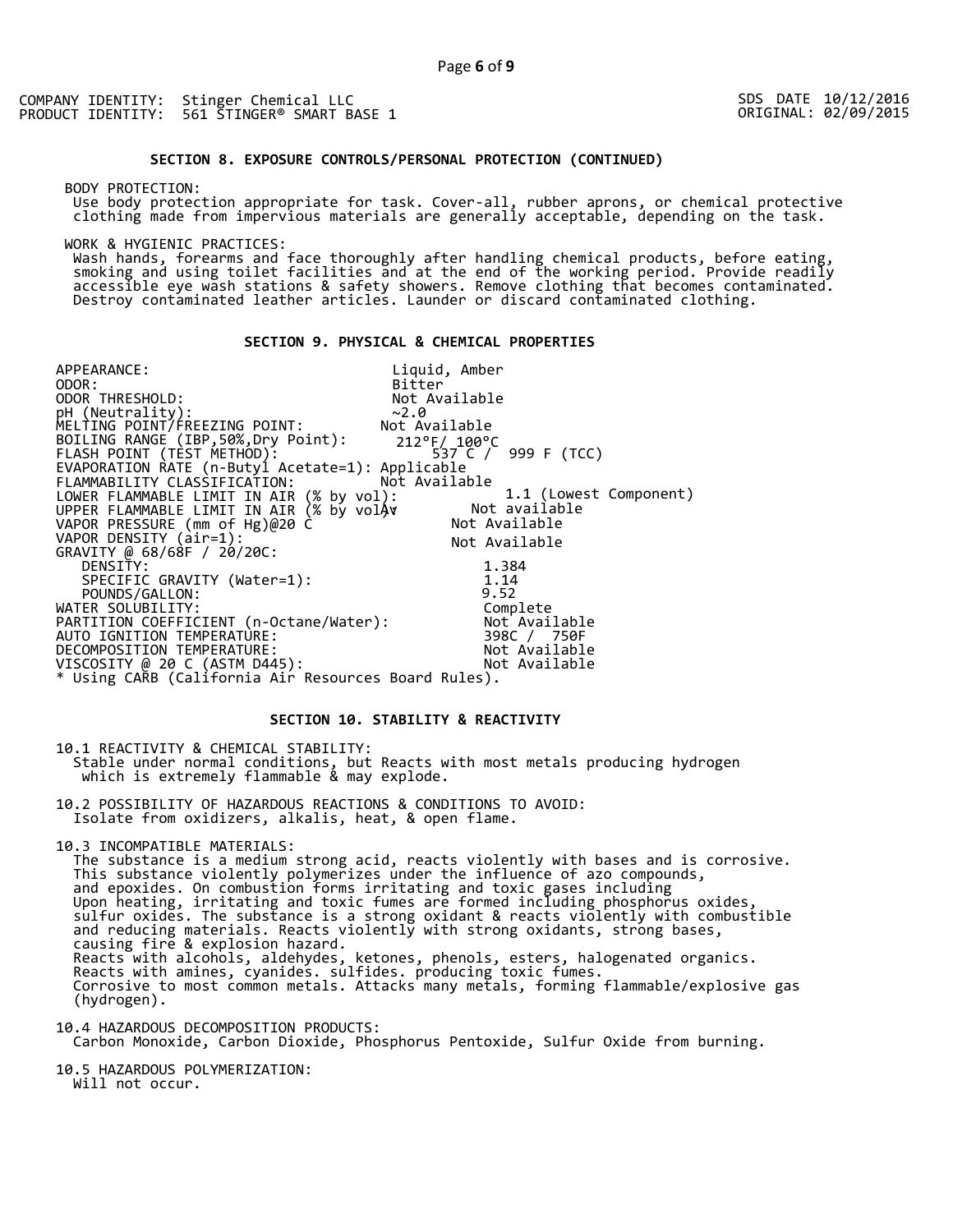SDS DATE 10/12/2016 ORIGINAL: 02/09/2015

# **SECTION 11. TOXICOLOGICAL INFORMATION**

# **11.1 ACUTE HAZARDS**

11.11 EYE & SKIN CONTACT: Severe burns to skin, defatting, dermatitis.<br>Severe burns to eyes, redness, tearing, blurred vision.<br>Liquid can cause severe skin & eye burns. Wash thoroughly after handling.

11.12 INHALATION:<br>Severe respiratory tract irritation may occur. Vapor harmful.<br>Breathing vapor can cause irritation.

11.13 SWALLOWING: Harmful or fatal if swallowed.

# **11.2 SUBCHRONIC HAZARDS/CONDITIONS AGGRAVATED**

MEDICAL CONDITIONS AGGRAVATED BY EXPOSURE: Pre-existing disorders of any target organs mentioned in this Document can be aggravated by over-exposure by routes of entry to components of this product. Persons with these disorders should avoid use of this product.

#### **11.3 CHRONIC HAZARDS**

11.31 CANCER, REPRODUCTIVE & OTHER CHRONIC HAZARDS: This product has no carcinogens listed by IARC, NTP, NIOSH, OSHA or ACGIH, as of this date, greater or equal to 0.1%.

11.32 TARGET ORGANS: May cause damage to target organs, based on animal data.

11.33 IRRITANCY: Irritating to contaminated tissue.

11.34 SENSITIZATION: No component is known as a sensitizer.

11.35 MUTAGENICITY: No known reports of mutagenic effects in humans.

11.36 EMBRYOTOXICITY: No known reports of embryotoxic effects in humans.

11.37 TERATOGENICITY: No known reports of teratogenic effects in humans.

11.38 REPRODUCTIVE TOXICITY: No known reports of reproductive effects in humans.

A MUTAGEN is a chemical which causes permanent changes to genetic material (DNA)<br>such that the changes will propagate across generational lines. An EMBRYOTOXIN<br>is a chemical which causes damage to a developing embryo (such

## **11.4 MAMMALIAN TOXICITY INFORMATION**

| <b>MATERIAL</b>                                |                              | LOWEST KNOWN LETHAL DOSE DATA |                          |
|------------------------------------------------|------------------------------|-------------------------------|--------------------------|
|                                                | LC50 Inhalation              | LD50 Dermal                   | LD50 Oral                |
| Benzenesulfonic acid, C10-16-alkyl derivatives | 530 $mg/kg$ (Rat)            |                               | 530 mg/kg (Rat)          |
| Sulfuric acid                                  | $2140 \, \text{mg/kg}$ (Rat) | $\overline{\phantom{0}}$      | $\overline{\phantom{0}}$ |
| Benzene, C10-16-alkyl derivatives              | 5000 mg/kg (Rat)             | $\overline{\phantom{a}}$      | 10200 mg/kg ( Rabbit )   |
|                                                |                              |                               | 2000 mg/kg (Rat)         |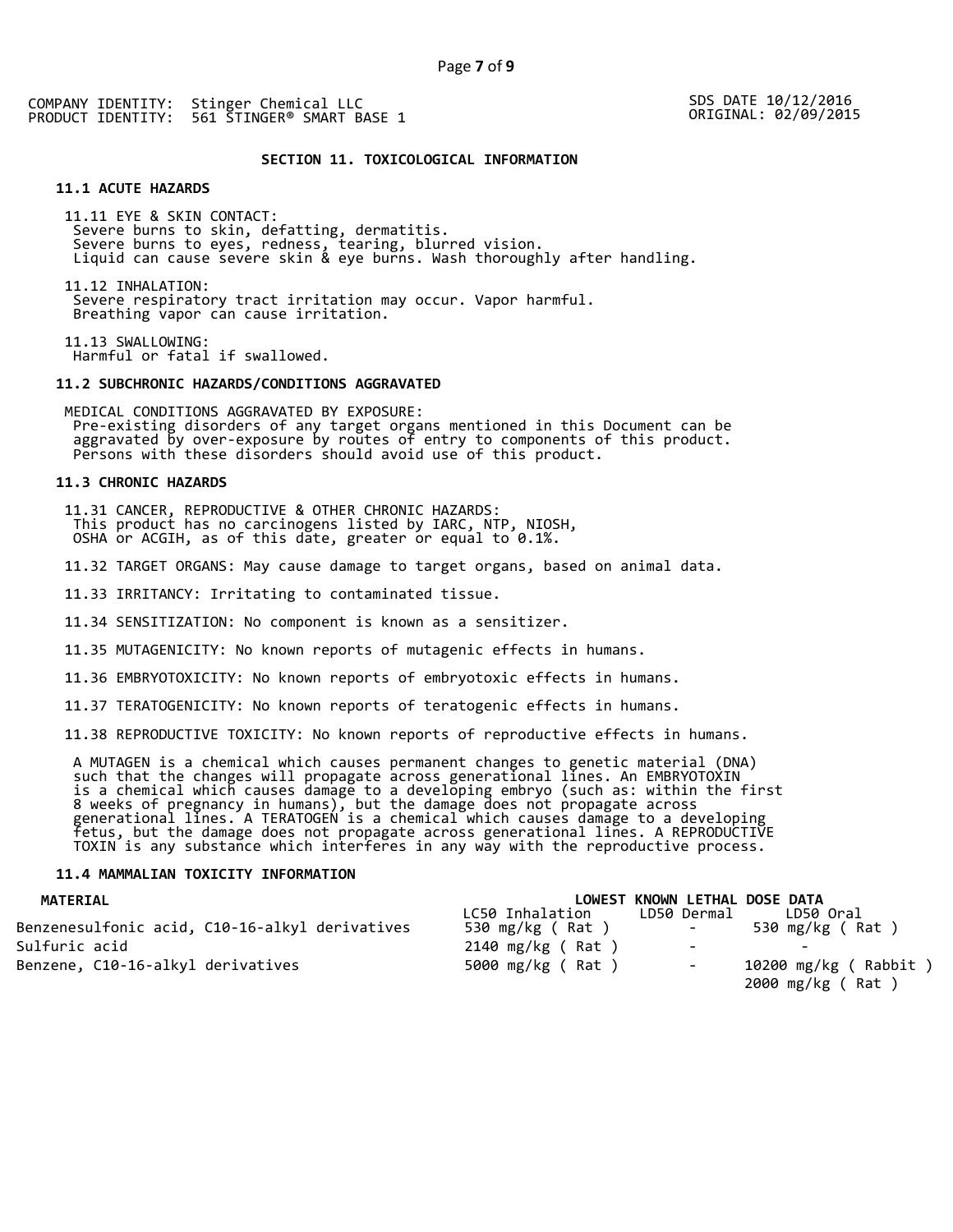SDS DATE 10/12/2016 ORIGINAL: 02/09/2015

#### **SECTION 12. ECOLOGICAL INFORMATION**

#### **12.1 ALL WORK PRACTICES MUST BE AIMED AT ELIMINATING ENVIRONMENTAL CONTAMINATION.**

12.2 EFFECT OF MATERIAL ON PLANTS AND ANIMALS: Sulfuric acid , Water Flea, EC50 = 29 mg/L 24 h

12.3 EFFECT OF MATERIAL ON AQUATIC LIFE: The most sensitive known aquatic group to any component of this product is:<br>Tidewater Silversides 1250 ppm or mg/L (96 hour exposure).<br>Keep out of sewers and natural water supplies.<br>The substance is harmful to aquatic orga

12.4 MOBILITY IN SOIL Mobility of this material has not been determined.

12.5 DEGRADABILITY<br>This product is readily biodegradable.

12.6 ACCUMULATION This surfactant complies with the biodegradability criteria as laid down in Regulation (EC) No. 648/2004 on detergents.

## **SECTION 13. DISPOSAL CONSIDERATIONS**

The generation of waste should be avoided or minimized wherever possible. Dispose of surplus and non-recyclable products via a licensed waste disposal contractor. Waste should not be disposed of untreated to the sewer unless fully compliant with the requirements of all authorities with jurisdiction. Waste packaging should be recycled. Incineration or landfill should only be considered when recycling is not feasible. This material and its container must be disposed of in a safe way. Care should be taken when handling emptied containers that have not been cleaned or rinsed out. Empty containers and liners may retain some product residues. Vapor from some product residues may create a highly flammable or explosive atmosphere inside the container. **DO NOT PRESSURIZE, CUT, WELD, BRAZE, SOLDER, DRILL, GRIND, OR EXPOSE USED CONTAINERS TO HEAT, FLAME, SPARKS, STATIC ELECTRICITY, OR OTHER SOURCES OF IGNITION. THEY MAY BURST AND CAUSE INJURY OR DEATH.** Avoid dispersal of spilled material and runoff and contact with soil, waterways, drains and sewers. Processing, use or contamination may change the waste disposal requirements. Do not dispose of on land, in surface waters, or in storm drains. Waste should be recycled or disposed of in accordance with regulations. Large amounts should be collected for reuse or consigned to licensed hazardous waste haulers for disposal. **ALL DISPOSAL MUST BE IN ACCORDANCE WITH ALL FEDERAL, STATE, PROVINCIAL, AND LOCAL REGULATIONS. IF IN DOUBT, CONTACT PROPER AGENCIES. EPA CHARACTERISTIC: D002,D007** 

# **SECTION 14. TRANSPORT INFORMATION**

MARINE POLLUTANT: No **DOT/TDG SHIP NAME**: Not DOT Regulated for transport on trucks in containers of < 119 Gallons DRUM LABEL: **IATA** / **ICAO**: UN2586, Alkyl Sulfonic Acids, Liquid, 8, PG-III

**IMO / IMDG**: NOT REGULATED

#### **SECTION 15. REGULATORY INFORMATION**

**15.1 EPA REGULATION:** 

**SARA SECTION 311/312 HAZARDS: Acute Health, Chronic Health** 

**SARA 313** 

Section 313 of Title III of the Superfund Amendments and Reauthorization Act of 1986 (SARA). This product does not contain any chemicals which are subject to the reporting requirements of the Act and Title 40 of the Code of Federal Regulations, Part 372.